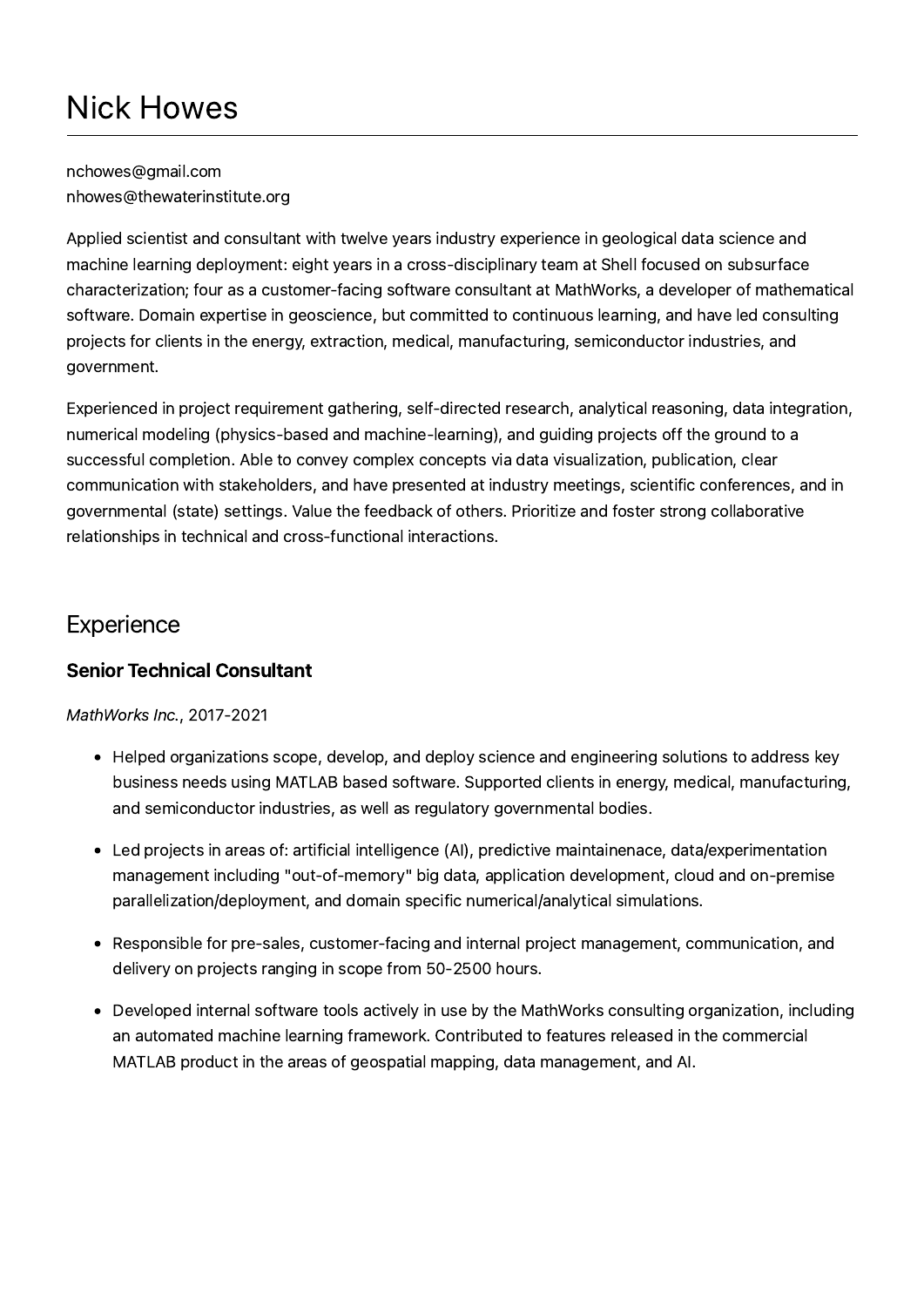- Co-authored conference proceedings with clients, including a geophysical application using passive seismic and machine learning for monitoring carbon capture and storage, and onshore exploration. The work was recognized with a top 25 paper award at the 2019 Society of Exploration Geophysicists Annual Conference (out of 1,077 submissions).
- Selected to attend and present at the 2018 MATLAB energy advisory board, which was established to coordinate MathWorks product strategy with significant users in the energy industry.
- Mentored entry-level engineers (1-3 years post-grad) in technical and non-technical skills required for consulting. These engineers actively contributed to customer facing projects, and later joined the organization as internal hires.

#### Applied Scientist

Shell International Exploration and Production B.V., 2009-2017

- Prototyped candidate technologies and new creative solutions to address workflow gaps in quantitative geological characterization and stratigraphic modeling of subsurface reservoirs as part of a cross-disciplinary team of geologists, geophysicists, and reservoir engineers.
- Appointed subject-matter expert (SME) in shallow marine and fluvial reservoir characterization (awarded 2016). Role was to coordinate with producing assets and communicate practical strategies for improved subsurface characterization and future development.
- Originated a subsurface analytics and AI platform to assess acreage with significant reservoir uncertainty and associated risks (sub-seismic scale). The proprietary technology is deployed as a desktop and web-based application, and has been validated in various business scenarios. The technology share of value in investment/divestment decisions to-date is >\$150M.
- Developed a proprietary data framework/warehouse ("georecords") to store unstructured geologic data and automate feature engineering for machine learning. Data included georeferenced seismic and satellite images, interpretations, core, and well-log data.
- Applied novel stratigraphic modeling techniques in deepwater, shallow marine, and fluvial clastic oil and gas reservoirs to characterize field recovery and inform planning decisions. Techniques included reduced complexity and surface based models.
- Reservoir appraisal and development consulting for upstream projects in U.S., Canada, Australia, New Zealand, and Oman including static (geologic) and dynamic simulation. These projects included sector and full-field models, development of custom stratigraphic models, and authoring ECLIPSE grids for fluid simulation.
- Created content and led internal training course "Basins and Reservoirs" focused on geologic characterization of conventional reservoirs for the Shell Graduate Program (new hires) established in 2013. The course emphasized reservoir interpretation in the context of the larger depositional system, and taught source to sink and stratigraphic concepts using the Quaternary geology/geomorphology of Gulf of Mexico coastal plain and shelf.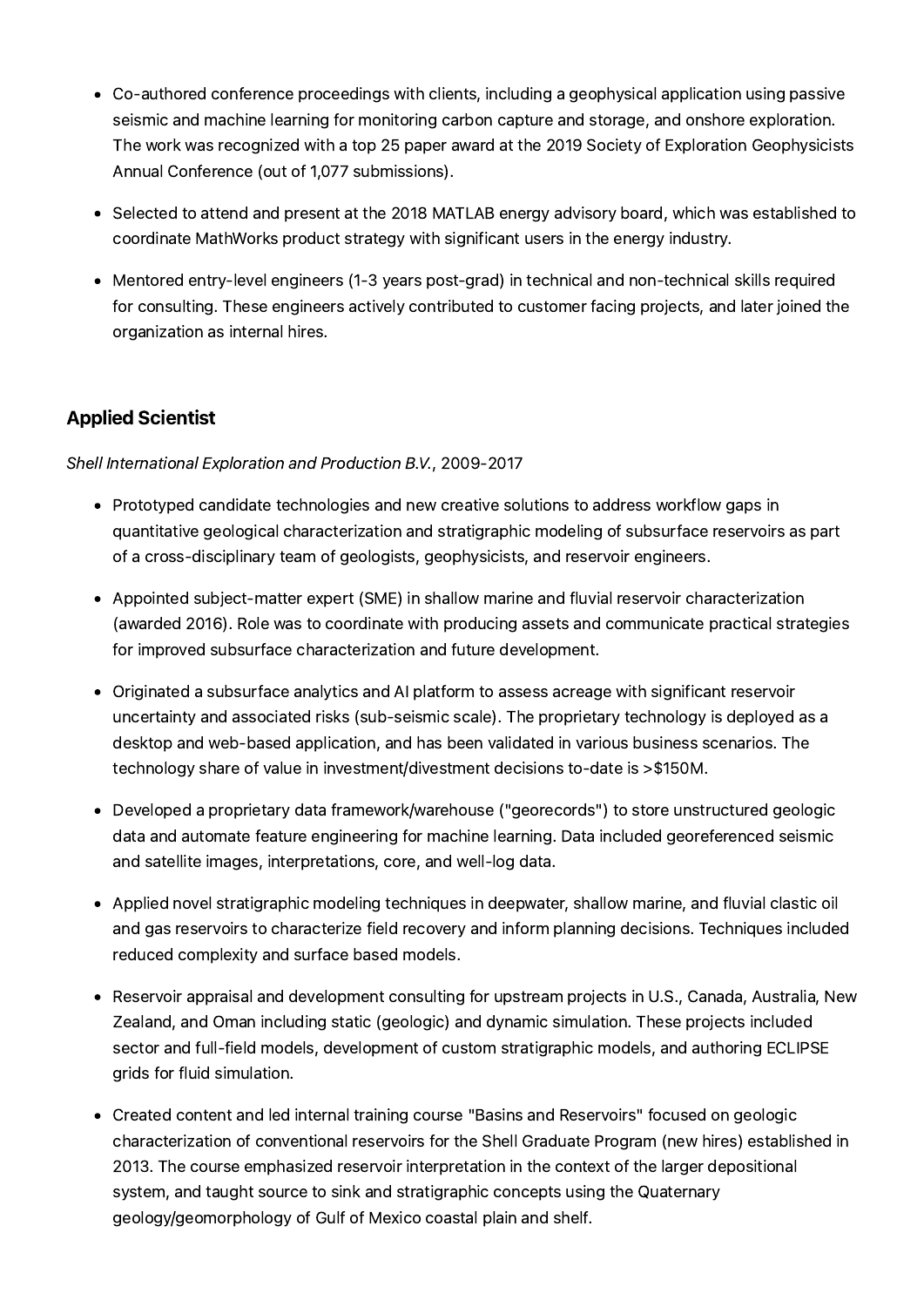#### Research Assistant - Teaching Fellow

#### Boston University, 2007 - 2009

- Research focused on prediction of coastal and wetland response to sea-level rise and storms using empirical data analysis and numerical models. Thesis: The impact of Wetland Loss on Inlet Morphology and Tidal Range Within Barataria Bay, Louisiana.
- Scripted data pre- and post-processing workflows in MATLAB to build inputs and analyze outputs of hydrodynamic numerical models (FVCOM and Delft3D). Contributed the model grid and configuration files used to develop a large scale hydrodynamic model of coastal Louisiana in a joint collaboration with Dr. Ioannis Georgiou at University of New Orleans. This model was used to plan/coordinate Coast Guard activities in the Macondo oil spill response.
- Acquired and post-processed (or digitalized) various geophysical, geotechnical, and sedimentological field and lab data including: acoustic doppler current profiler (ADCP), single beam sonar, ground penetrating radar, shear vane testing, and vibra/geoprobe coring.
- Developed an earth surface process model of wetland loss for the I-10 "Land bridge" corridor in Louisiana. Result was combined with FVCOM to examine potential impact of wetland loss on regional and event-scale hydrodynamics.
- Teaching fellow for Sedimentology: designed and led lab section.

## **Education**

- Boston University, M.A. Earth Sciences, 2009 (GPA 4.0)
- Boston University, B.A. Earth Sciences, 2007 (Presidential Scholarship Recipient)

### **Proficiency**

- Software development: Python, MATLAB
- Scientific / machine learning tech stack
- Object oriented programming, unit testing
- Geographic information systems / Geospatial frameworks (GIS): ArcGIS, QGIS, GDAL
- Subsurface software: Petrel, ECLIPSE, Shell proprietary interpretation software
- Compilation of domain-specific models (in Fortran, C, C++): Delft3D, FVCOM, GEOSX, generic scientific research code
- Low code app deployment / visualization frameworks: Streamlit, Plotly
- Database integration: SQL, NoSQL, cloud databases
- Cloud services: AWS, Azure (provisioning resources, remote file datastores, low/no-code ML offerings)
- Version control: Git, SVN, GitHub Actions (CI/CD)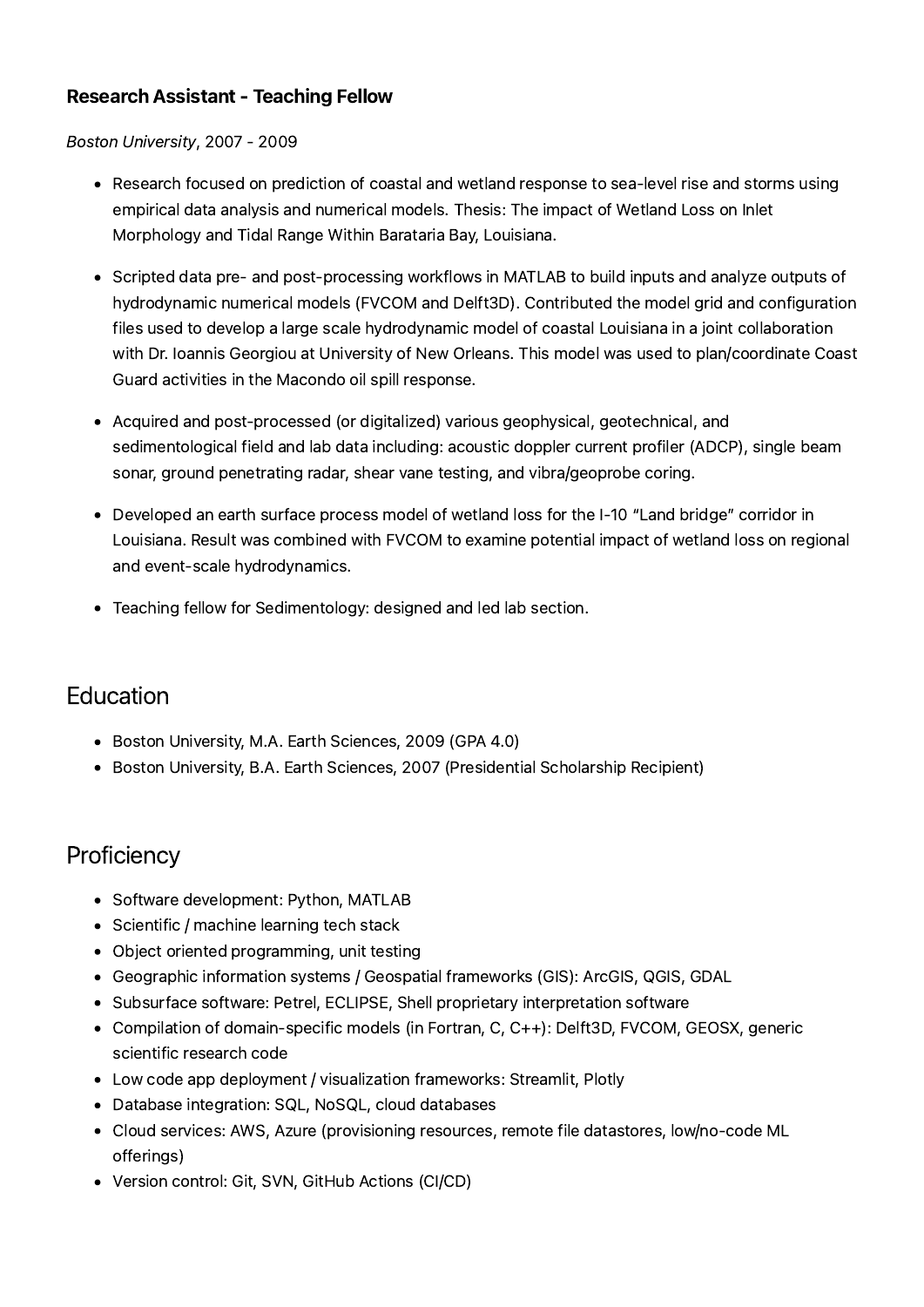# **Publications**

Peer Reviewed [Selected]

- Howes N.C., FitzGerald D.M., Hughes, Z.J., Georgiou I.Y., Kulp M.A., Miner M.D., Smith J.M., Barras J.A. 2010. Hurricane-induced failure of low salinity wetlands. Proceedings of the National Academy of Sciences of the United States of America, 107(32): 14014-14019.
- Jobe, Z.R., Howes, N.C., Auchter, N. 2016. Comparing submarine and fluvial channel kinematics: Implications for stratigraphic architecture. Geology. 44(11): 931–934.
- van der Vegt, H., Storms, J.E.A, Walstra, D.J.R., Howes, N.C.. 2016. Can bed load transport drive varying depositional behavior in river delta environments? Sedimentary Geology. 345 (19-32).
- Martin, J., Fernandes, A. M., Pickering, J., Howes, N.C., Mann, S., Neil, K. M. C. 2018. The stratigraphically preserved signature of persistent backwater dynamics in a large paleodelta system: the Mungaroo Formation, northwest shelf, Australia. J. Sediment. Res. 88, 850–872.
- Pettinga, L., Jobe, Z.R., Shumaker, L., Howes, N.C.. 2018. Morphometric scaling relationships in submarine channel-lobe systems. Geology 46(9): 819-822.
- Jobe, Z.R., Howes, N.C., Straub, K.M., Cai, D., Deng H., Laugier, F.J., Pettinga, L.A., Shumaker, L.E. 2020. Comparing aggradation, superelevation, and avulsion frequency of submarine and fluvial channels. Frontiers in Earth Science. 8:53.
- van der Vegt, H., Storms, J.E.A, Walstra, D.J.R., Nordahl, K., Howes, N.C., Martinius, A.W. 2020. Grain size fractionation by process-driven sorting in sandy to muddy deltas. The Depositional Record. 6(1).
- Howes N.C., D. Kirschner, J. Mukherjee, and C. Daly. 2021. Detecting P-and S-wave arrivals with a long-short term memory (LSTM) network. Journal of Geophysical Research: Solid Earth. In Review.

#### Internal Reports [Shell]

- Jobe, Z.R., Howes, N.C., Auchter, N. 2016. Comparing submarine and fluvial channel kinematics: Implications for stratigraphic architecture. SR.16.10895.
- Jobe, Z.R., Sylvester, Z., Howes, N.C., Pirmez, C., Parker, A., Cantelli, A., Smith, R.D.A., Wolinksy, M.A., O'Byrne, C., Slowey, N., Prather, B. 2016. High resolution, millennial-scale patterns of bed compensation on a sand-rich submarine lobe, western Niger Delta slope. SR.16.10896.
- Howes, N.C., Jobe, Z.R., Martin, J., Wolinsky, M.A., Bergman, S., Xue, G., Smith, R. 2015. Quantitative geologic characterization in channelized environments: Demonstration of the Modern analog database and analytics with case studies. SR.15.11628.
- Xue, G., Howes, N.C., Martin, J., Ghammari, M., Smith, R. 2015. Impact of reservoir architecture on dynamic response in channelized fluvial reservoirs. A new workflow demonstrated on Sadad Field, Gharif Formation, Oman. SR.15.11631.
- Jobe, Z.R., Sylvester, Z., Parker, A.O., Howes, N.C., Slowey, N., Pirmez, C. 2015. Rapid adjustment of submarine channel architecture to changes in sediment supply. SR.15.11783.
- Howes, N.C., Martin, J., Jobe, Z.R., Brown, M. 2014. Modern analog database and analytics. SR.14.12715.
- Martin., J.M., Howes, N.C., Rossi, V., Ghammari, M. 2014. Vertical scaling relationships in channels revisited: Insights from a global literature review and new methodologies. SR.14.12681.
- Jobe, Z.R., Sylvester, Z., Howes, N.C. 2014. Thin-bedded turbidite reservoirs: Depositional environments, shallow analogs, and a new database. SR.14.12403.